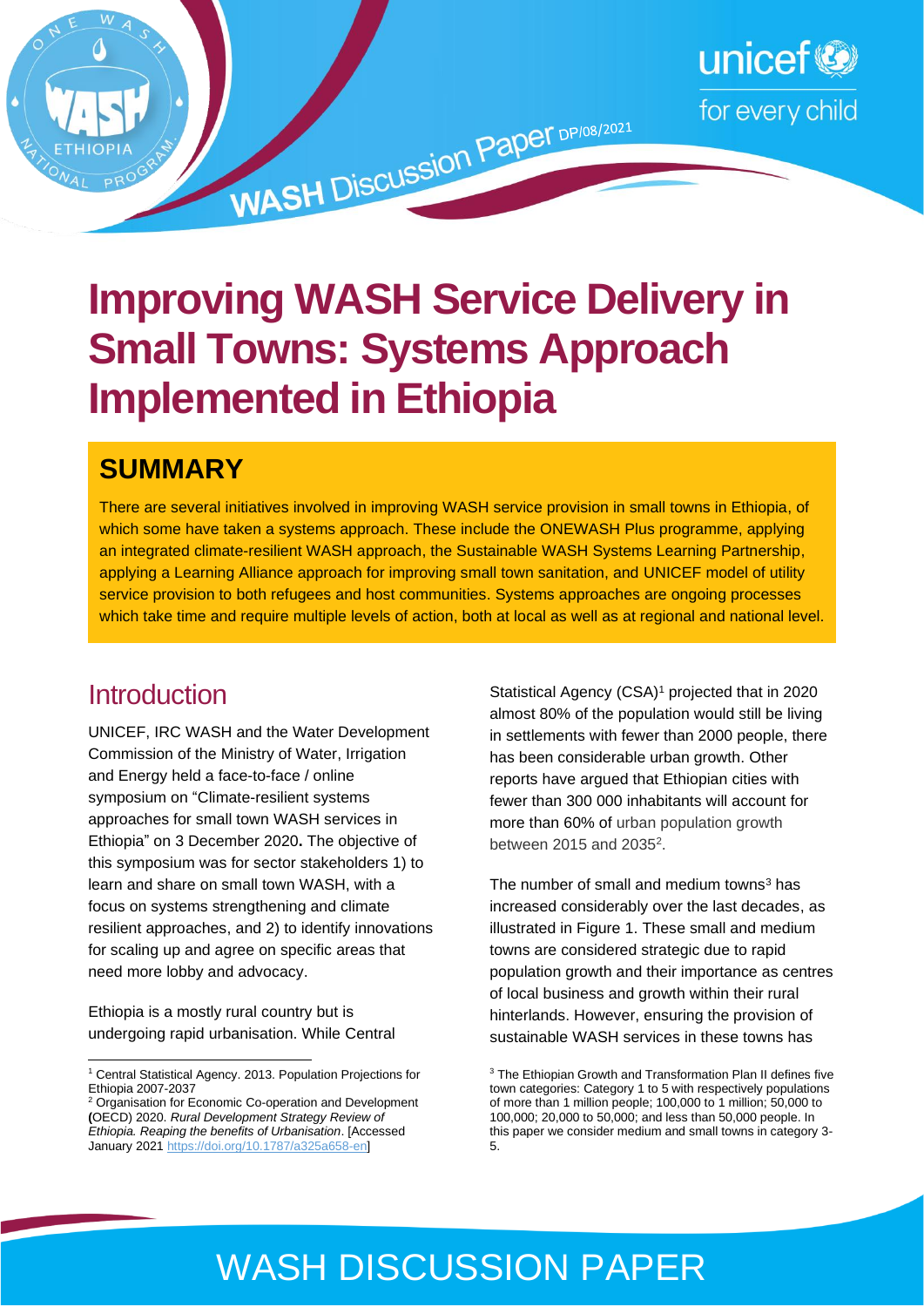been a challenge. This is mainly due to low institutional capacities, low economies of scale, cost recovery challenges, and high population growth and increasing demand for WASH services. For a long time, limited attention was given to WASH in smaller towns compared to bigger urban areas.





Over the last decade, a number of initiatives have focused on improving WASH in small towns. These have included among others UNICEF's ONEWASH Plus Programme, WaterAid Ethiopia's 20 Towns Capacity Development Project, World Bank's support activities to the One WaSH National Programme (ONWP) , and the USAIDfunded Sustainable WASH Systems (SWS) learning partnership led by TetraTech and IRC WASH in Ethiopia.

### Implementation models for small town WASH

The session of the Symposium focusing on implementation approaches for small town WASH in Ethiopia, brought together experiences from the ONEWASH Plus programme (Box 1), with a case study from Welenchiti Town Water Utility, the SWS Learning Partnership (Box 2), and the Itang Town Water Utility (Box 3).

Recordings of the three presentations are available on: [www.ircwash.org/news/symposium-small-town-wash](http://www.ircwash.org/news/symposium-small-town-wash-services-ethiopia)[services-ethiopia](http://www.ircwash.org/news/symposium-small-town-wash-services-ethiopia) or

[https://www.unicef.org/ethiopia/stories/symposium](https://www.unicef.org/ethiopia/stories/symposium-climate-resilient-systems-approaches)[climate-resilient-systems-approaches](https://www.unicef.org/ethiopia/stories/symposium-climate-resilient-systems-approaches)

### **BOX 1.** THE ONEWASH PLUS APPROACH

*Key approaches developed and applied under the ONEWASH Plus programme included 1) the Integrated Service Delivery Model, 2) climate resilient approach, and 3) the Build-Capacity Build –Transfer (BCBT) approach.* 

*The integrated service delivery approach applied under the ONEWASH Plus programme includes all WASH sub-sectors (water supply, sanitation and hygiene, solid waste and liquid/faecal sludge management and institutional WASH). It involves engagement of different stakeholders, including utilities, (local) government, private sector and citizens. And it involves both hardware (e.g. construction of the piped scheme and construction of sludge treatment sites) and software activities (e.g. Community Led Total Sanitation triggering, capacity building through trainings, as well as through the Open University modules on small town WASH developed within the programme). Through this integrated approach, the project managed to address multiple challenges of WASH service provision in the towns in a holistic way.* 

*The programme addressed climate resilience by linking town systems to satellite villages, supporting development and implementation of watershed conservation plans, and by focusing on climate-resilient water sources.*

*The BCBT approach is an innovative contracting model. It is a localized version of the build-operate-transfer model, in line with the local institutional context, which restricts the role of the private sector in public service provision. Under BCBT, ownership of assets remains with the town water utility (TWU), with a private entity supporting and strengthening the TWU through on-the-job training, mentoring and coaching during the construction or rehabilitation phase. Contracting of several services such as drilling works, civil works, pipe laying and provision of equipment are packaged under one contract with a skills transfer component.*

### WASH DISCUSSION PAPER DP/08/2021 **Page 2**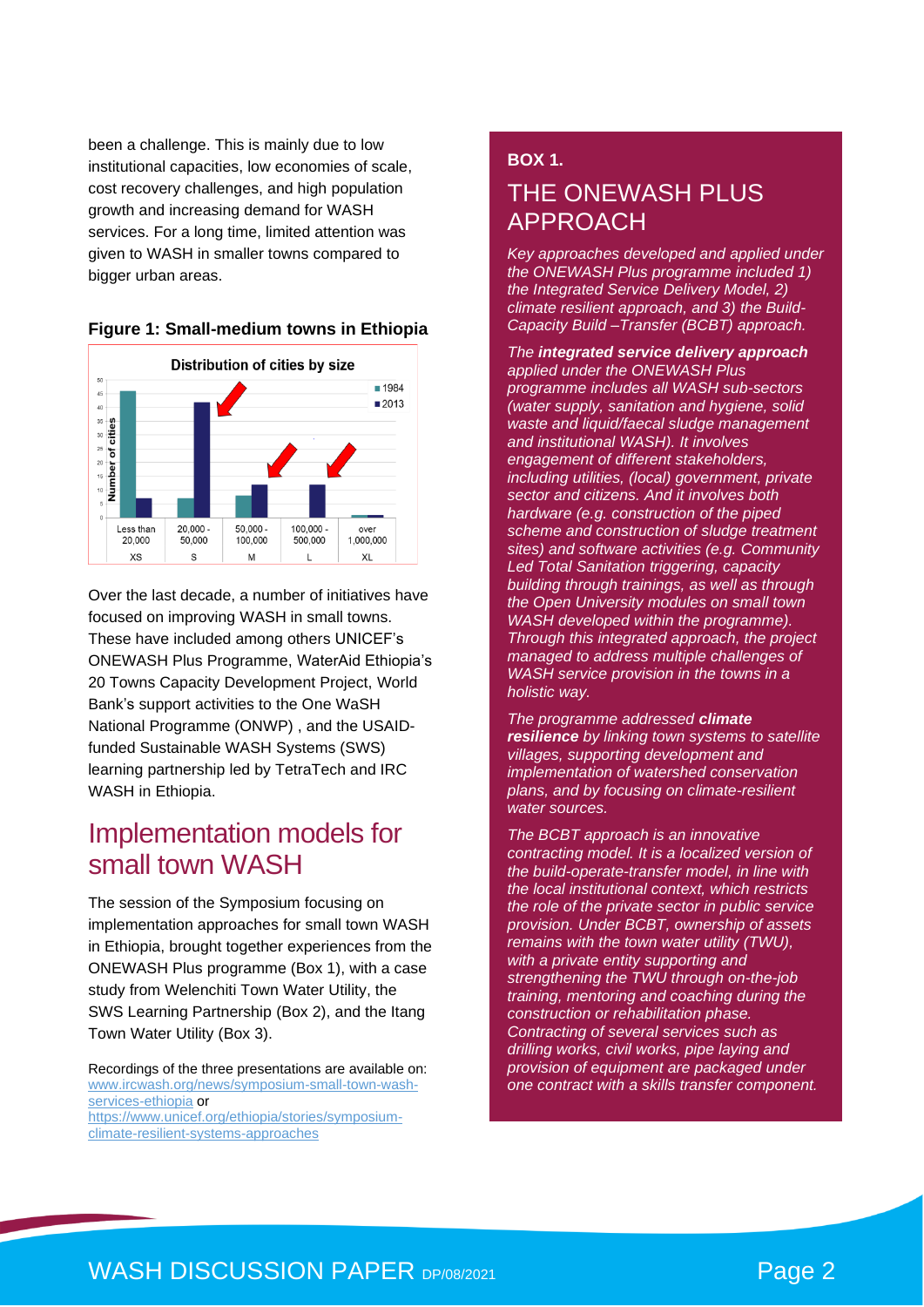### **BOX 2.** THE WELENCHITI **EXPERIENCE**

*The ONEWASH Plus programme has contributed to hard- and software improvements related to WASH in Welenchiti. The capacity building component under the ONEWASH Plus programme included the establishment of a better financial management system and computerized billing system and training on internal and external accountability. As a result, financial management and accountability have improved.* 

*The integrated approach applied under the ONEWASH Plus programme increased collaboration and coordination between the Welenchiti Town Water Utility (TWU) and other stakeholders. As a result, the Welenchiti TWU:*

- *provides water supply systems for estimated 69,809 people<sup>4</sup> , two schools with Menstrual Health and Hygiene (MHH) facilities and closely works with 12 MHH clubs;*
- *monitors and technically supports Public Private Operators (PPOs) on both solid and liquid waste management;*
- *is involved in Natural Resource Management through planting trees jointly with the Agricultural Office;*
- *jointly works with the Micro Finance Office on the water kiosks and water point operators both in town and satellite villages and on bill collection;*
- *closely works with rural kebeles water committees.*



*Figure 1: Women's group of PPOs managing solid waste in Welenchiti, Oromia region. © UNICEF Ethiopia/2020/LVerstraete*

<sup>4</sup> Population as reported by utilities in 2019 during ONEWASH Plus Programme implementation assessment.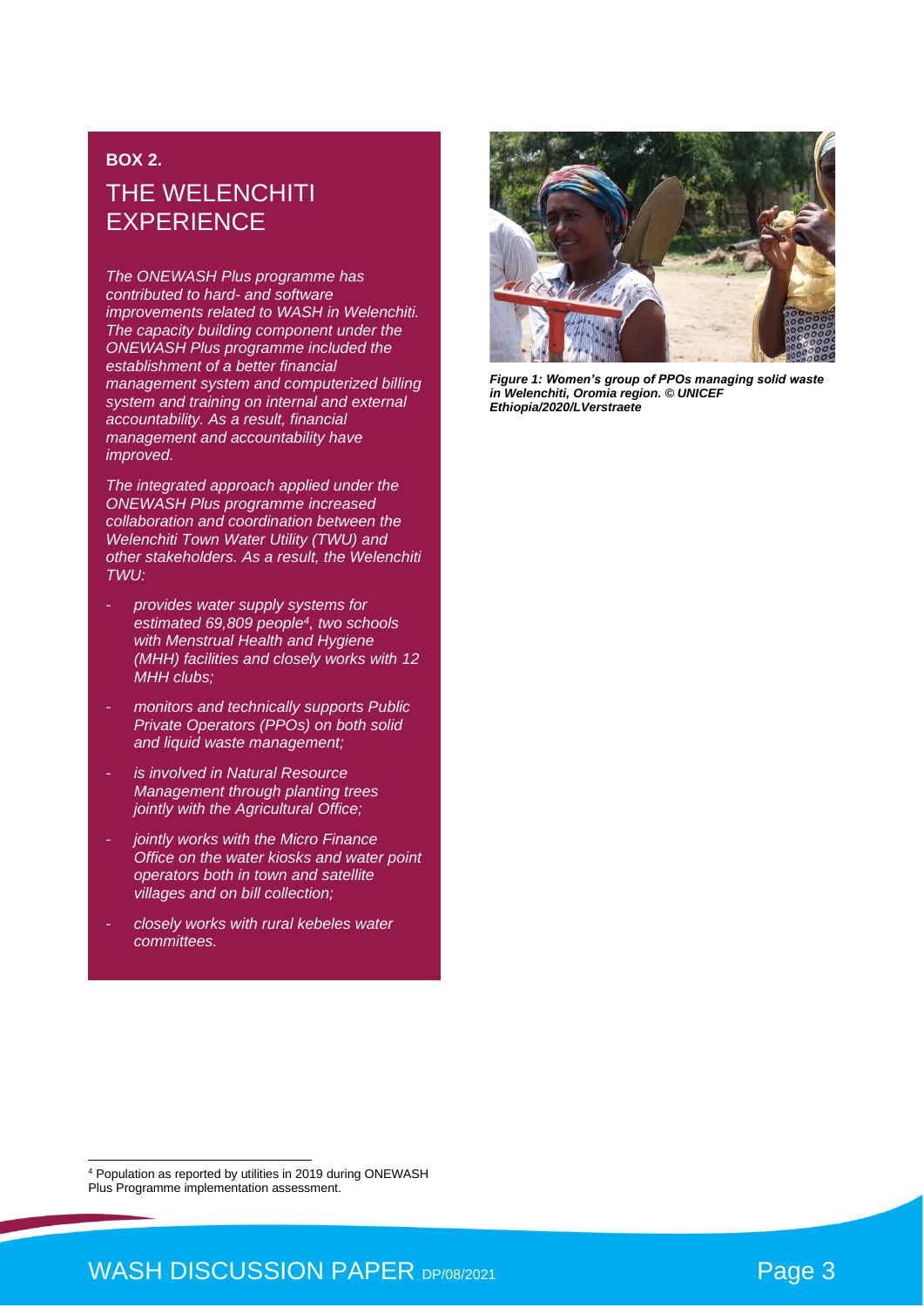#### **BOX 3.**

### LEARNING ALLIANCE APPROACH FOR SMALL TOWN SANITATION

*Under the Sustainable WASH Systems (SWS) Learning Partnership, TetraTech and IRC WASH have been supporting systems strengthening for sanitation in the small towns of Wolisso and Debre Birhan. The programme advocates for a move from focusing only on the full sanitation service chain (from capture to disposal of excreta) to a more holistic systems approach. This means taking into account the actors and factors involved in institutional, financial, advice, monitoring, technological, regulatory and capacity building issues related to sanitation service provision.*

*In order to do so, the SWS Learning Partnership has taken a Learning Alliance approach, facilitated by a "hub", which supports the establishment of the learning alliance, the coordination of meetings and linking up of different actors in the towns, and provides targeted responses (e.g. training) to needs identified by the coalition.* 

*Some concrete results of the approach have been:* 

- *Increased political (budgetary) commitment for sanitation;*
- *A published communal and public latrine management manual;*
- *Established and trained shared latrine facilities management body;*
- *Procured land for faecal sludge dumpsite and constructed faecal sludge dumping treatment facilities;*
- *Capacity built through targeted training (learning alliance members and community).*

#### **BOX 4:**

### ITWU: A UTILITY SERVING REFUGEES AND HOST **COMMUNITIES**

*The Itang Town Water Utility provides, as host community, water services to more than 190K refugees, as well as to the 30K people residing in the nearby host communities, a model piloted by UNICEF.*

*Having a large and reliable client as UNHCR was found to be beneficial for the utility and the host community. The refugees, through UNHCR, are the main contributors to the utility's income (93% in 2012 EC). Also, it provides job opportunities for the people from the host community. As such, it can be a peace building factor and can strengthen social cohesion between host communities and refugees.* 

*The fact that the utility provides water services to the refugees is also more beneficial for UNHCR. The costs are much lower than water provided by tanker trucks or NGOs.*

*This does require clear institutional and accountability arrangements in which refugees are recognized and included, e.g. by being represented in the Water Board overseeing the utility.* 

*The Itang 'refugee-host community integrated service delivery model' has been adopted as a model for the Comprehensive Refugee Response Framework (CRRF) and is being replicated in Ethiopia and abroad.* 



*Figure 2: Nyarang Nhial Nyuot,, 11, used to fetch water supplied by trucks which meant a two hour round trip on foot. © UNICEF Ethiopia/2019/ Nahom Tesfaye*

### WASH DISCUSSION PAPER DP/08/2021 **Page 4**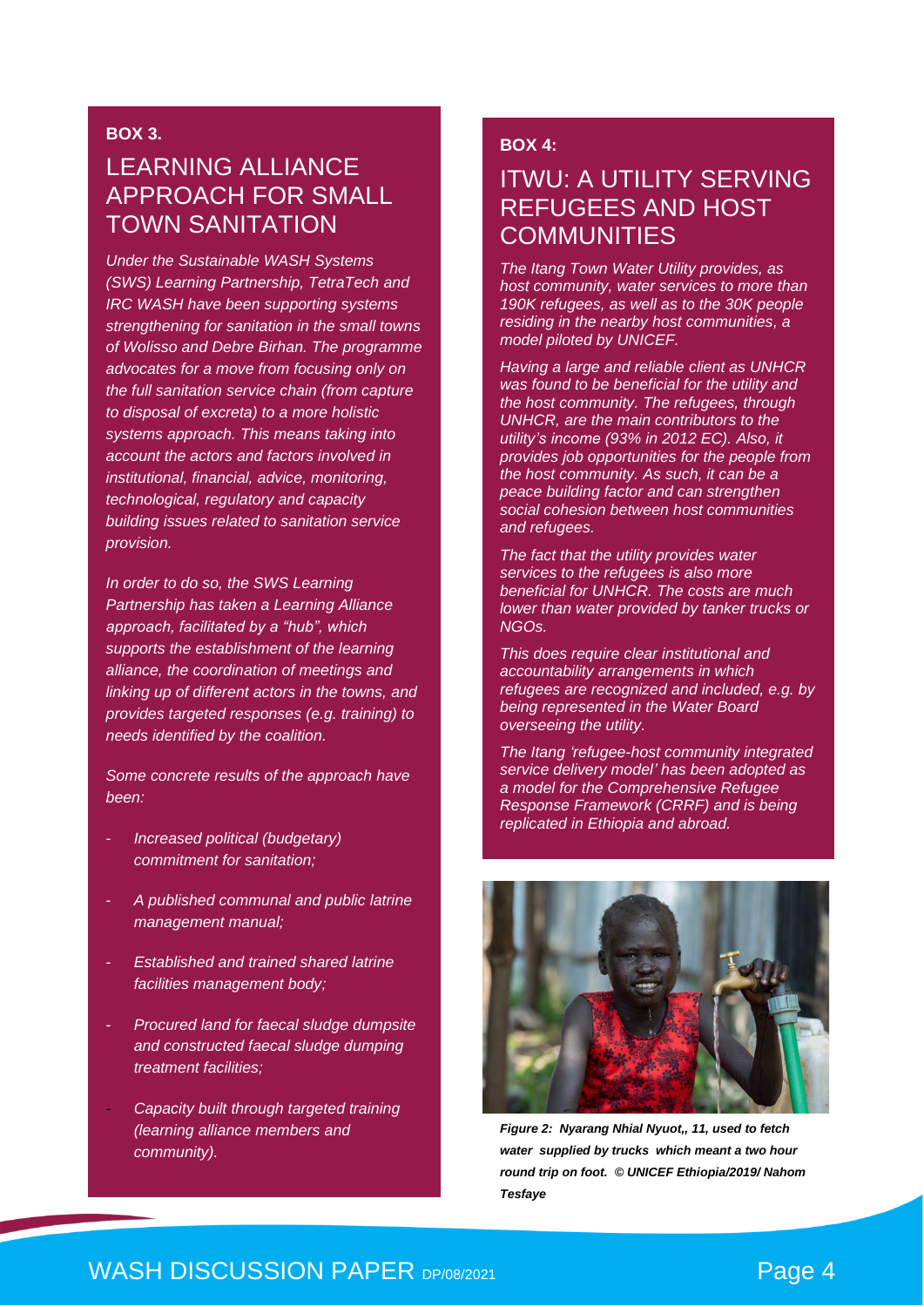### Conclusion

There is a clear need for systems approaches, taking into account the different WASH subsectors (water, sanitation, hygiene) and related sectors (water resource management, climate change adaptation), and different WASH service users (households and communities, institutions, such as schools and health care facilities, and refugee camps). It showed the need for approaches that cover different systems components, or building blocks, such as infrastructure development and maintenance, finance, institutions and governance, coordination and learning.

Systems strengthening and change are ongoing processes which take time. It may require multiple levels of action, both at local (town) level, strengthening local systems, as well as at regional and national level, including strengthening financial systems (like the Water Resource Development Fund), regulatory systems (currently under discussion in the sector) and capacity building systems (e.g. the open university courses developed for small-town WASH under the ONEWASH Plus programme).

### Acknowledgements

The authors would like to thank and acknowledge the key note speaker Dr Negash Wagesho (MoWIE State Minister), presenters Lavuun Verstraete (UNICEF Ethiopia), Feyisa Chala (Welenchiti Town Water Utility), Muhammed Mussa (TetraTech/IRC WASH), and Yitbarek Birhanu (Itang Town Water Utility), discussants Marta Solomon (British Embassy Ethiopia) and Kassahun Woldegiorgis (SNNPR Regional Water Bureau) and all participants of the symposium on "Climate-resilient systems approaches for smalltown WASH services in Ethiopia", which took place on 3 December 2020. The authors would also like to thank the British Embassy and the KfW Development Bank for financial support to the Symposium.

### About the Authors

Marieke Adank is a WASH Expert, working at IRC WASH, based in the Netherlands. She has over 16 years of experience in the WASH sector, with a special interest in small town WASH and evidence-based decision making in WASH. Contact: [adank@ircwash.org](mailto:adank@ircwash.org) 

Lars Osterwalder is a WASH Consultant, based in Addis Ababa. He is an IRC associate with more than a decade of experience in the sector, with a special interest in water quality assessments and market-based WASH interventions. Contact: [Osterwalder@ircwash.org](mailto:Osterwalder@ircwash.org)

Lavuun Verstraete is the Urban WASH Manager for UNICEF Ethiopia since June 2019. He holds a degree in Bioengineering and two postgraduate degrees, with 20 years of professional experience in managing natural resources, water and sanitation related programmes for NGOs. government agencies, the private sector and, since 2014, for UNICEF. Contact: [lverstraete@unicef.org](mailto:lverstraete@unicef.org)

Tamene Gossa is the Urban WASH Specialist of UNICEF Ethiopia since 2014. He holds a MSc degree in Water Quality management with more than 30 years of professional experience in managing WASH programmes in the public sector as well as with UNICEF.

Contact: [tgossa@unicef.org](mailto:tgossa@unicef.org)

### WASH DISCUSSION PAPER DP/08/2021 **Page 5**